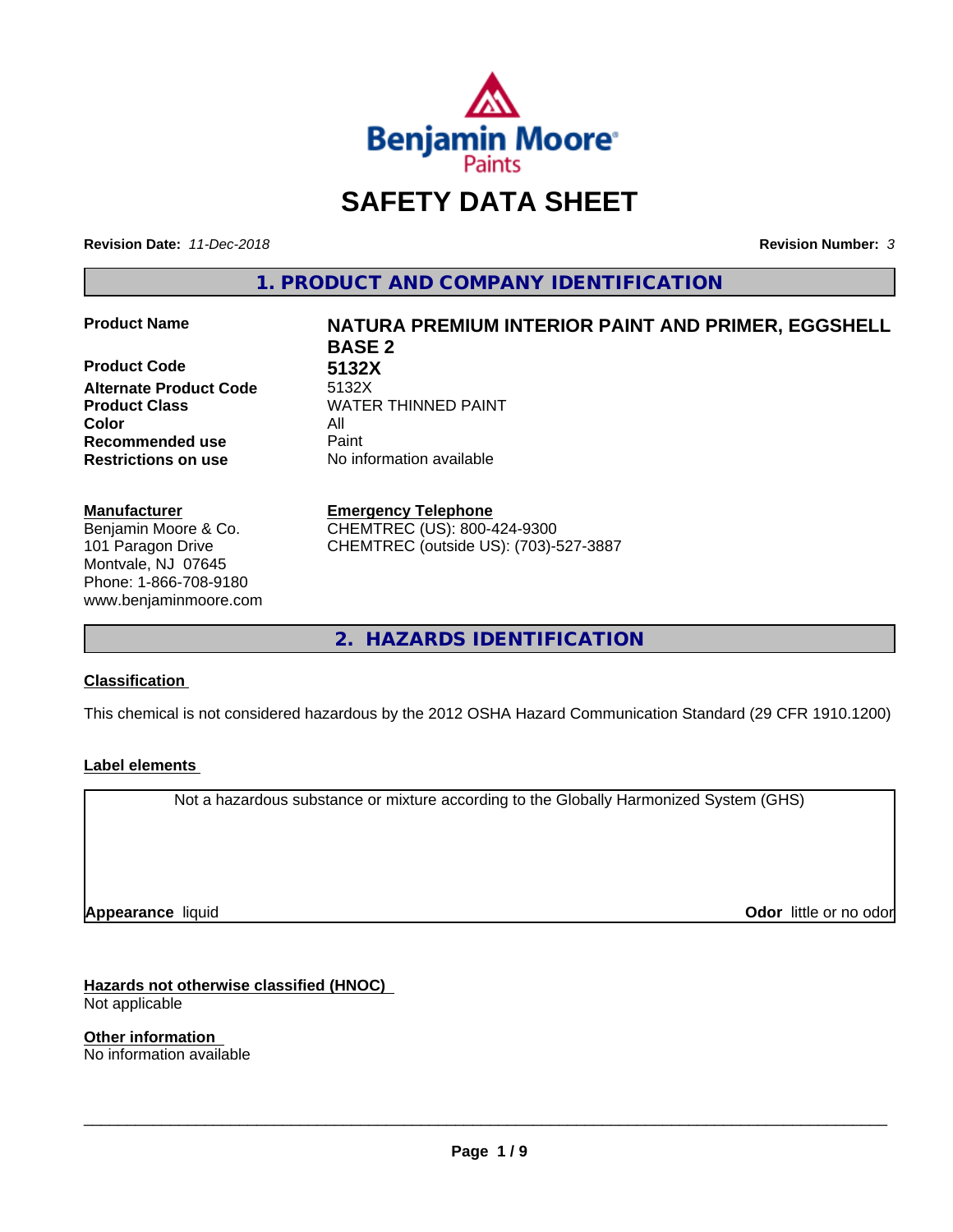## **3. COMPOSITION INFORMATION ON COMPONENTS**

\_\_\_\_\_\_\_\_\_\_\_\_\_\_\_\_\_\_\_\_\_\_\_\_\_\_\_\_\_\_\_\_\_\_\_\_\_\_\_\_\_\_\_\_\_\_\_\_\_\_\_\_\_\_\_\_\_\_\_\_\_\_\_\_\_\_\_\_\_\_\_\_\_\_\_\_\_\_\_\_\_\_\_\_\_\_\_\_\_\_\_\_\_

| <b>Chemical name</b> | <b>CAS No.</b> | Weight-%  |
|----------------------|----------------|-----------|
| Titanium dioxide     | 13463-67-7     | $10 - 15$ |
| Nepheline svenite    | 37244-96-5     | $5 - 10$  |
| Kaolin, calcined     | 92704-41-1     | - 5       |
| Silica, amorphous    | 7631-86-9      | - 5       |

|                                                  | 4. FIRST AID MEASURES                                                                                    |
|--------------------------------------------------|----------------------------------------------------------------------------------------------------------|
| <b>General Advice</b>                            | No hazards which require special first aid measures.                                                     |
| <b>Eye Contact</b>                               | Rinse thoroughly with plenty of water for at least 15 minutes and consult a<br>physician.                |
| <b>Skin Contact</b>                              | Wash off immediately with soap and plenty of water while removing all<br>contaminated clothes and shoes. |
| <b>Inhalation</b>                                | Move to fresh air. If symptoms persist, call a physician.                                                |
| Ingestion                                        | Clean mouth with water and afterwards drink plenty of water. Consult a physician<br>if necessary.        |
| <b>Most Important</b><br><b>Symptoms/Effects</b> | None known.                                                                                              |
| <b>Notes To Physician</b>                        | Treat symptomatically.                                                                                   |

**5. FIRE-FIGHTING MEASURES**

| <b>Suitable Extinguishing Media</b>                                              | Use extinguishing measures that are appropriate to local<br>circumstances and the surrounding environment.                                   |  |  |
|----------------------------------------------------------------------------------|----------------------------------------------------------------------------------------------------------------------------------------------|--|--|
| <b>Protective Equipment And Precautions For</b><br><b>Firefighters</b>           | As in any fire, wear self-contained breathing apparatus<br>pressure-demand, MSHA/NIOSH (approved or equivalent)<br>and full protective gear. |  |  |
| <b>Specific Hazards Arising From The Chemical</b>                                | Closed containers may rupture if exposed to fire or<br>extreme heat.                                                                         |  |  |
| <b>Sensitivity To Mechanical Impact</b>                                          | No.                                                                                                                                          |  |  |
| <b>Sensitivity To Static Discharge</b>                                           | No.                                                                                                                                          |  |  |
| <b>Flash Point Data</b><br>Flash Point (°F)<br>Flash Point (°C)<br><b>Method</b> | Not applicable<br>Not applicable<br>Not applicable                                                                                           |  |  |
| <b>Flammability Limits In Air</b>                                                |                                                                                                                                              |  |  |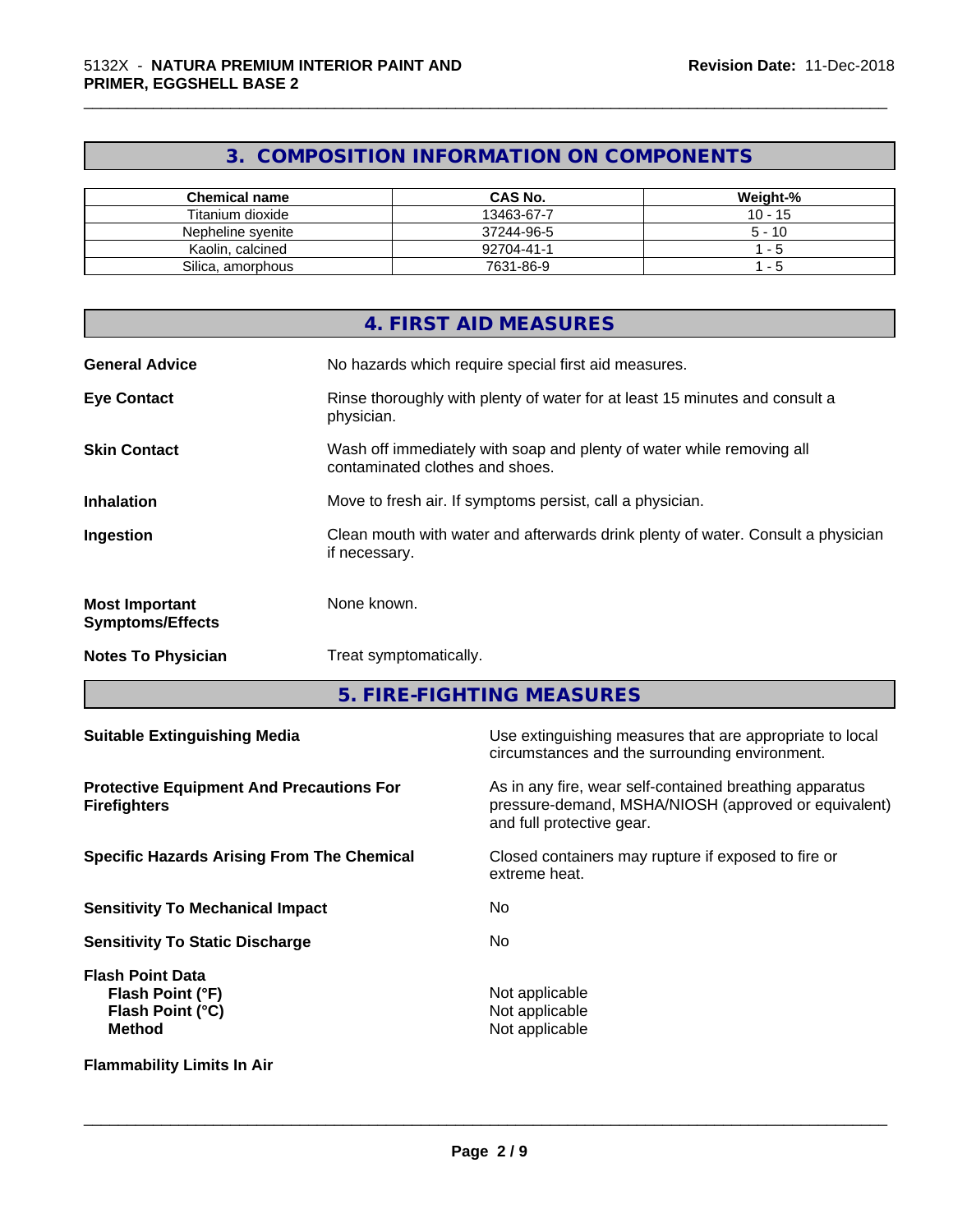#### **Lower flammability limit:**<br> **Upper flammability limit:**<br>
Upper flammability limit:<br>
Not applicable **Upper flammability limit:**

\_\_\_\_\_\_\_\_\_\_\_\_\_\_\_\_\_\_\_\_\_\_\_\_\_\_\_\_\_\_\_\_\_\_\_\_\_\_\_\_\_\_\_\_\_\_\_\_\_\_\_\_\_\_\_\_\_\_\_\_\_\_\_\_\_\_\_\_\_\_\_\_\_\_\_\_\_\_\_\_\_\_\_\_\_\_\_\_\_\_\_\_\_

**NFPA Health:** 1 **Flammability:** 0 **Instability:** 0 **Special:** Not Applicable

#### **NFPA Legend**

- 0 Not Hazardous
- 1 Slightly
- 2 Moderate
- 3 High
- 4 Severe

*The ratings assigned are only suggested ratings, the contractor/employer has ultimate responsibilities for NFPA ratings where this system is used.*

*Additional information regarding the NFPA rating system is available from the National Fire Protection Agency (NFPA) at www.nfpa.org.*

#### **6. ACCIDENTAL RELEASE MEASURES**

| <b>Personal Precautions</b>      | Avoid contact with skin, eyes and clothing. Ensure adequate ventilation.                                                                                                         |  |  |
|----------------------------------|----------------------------------------------------------------------------------------------------------------------------------------------------------------------------------|--|--|
| <b>Other Information</b>         | Prevent further leakage or spillage if safe to do so.                                                                                                                            |  |  |
| <b>Environmental precautions</b> | See Section 12 for additional Ecological Information.                                                                                                                            |  |  |
| <b>Methods for Cleaning Up</b>   | Soak up with inert absorbent material. Sweep up and shovel into suitable<br>containers for disposal.                                                                             |  |  |
|                                  | 7. HANDLING AND STORAGE                                                                                                                                                          |  |  |
| <b>Handling</b>                  | Avoid contact with skin, eyes and clothing. Avoid breathing vapors, spray mists or<br>sanding dust. In case of insufficient ventilation, wear suitable respiratory<br>equipment. |  |  |
| <b>Storage</b>                   | Keep container tightly closed. Keep out of the reach of children.                                                                                                                |  |  |
| <b>Incompatible Materials</b>    | No information available                                                                                                                                                         |  |  |

#### **8. EXPOSURE CONTROLS/PERSONAL PROTECTION**

#### **Exposure Limits**

| <b>Chemical name</b>   | <b>ACGIH TLV</b>           | <b>OSHA PEL</b>                   |
|------------------------|----------------------------|-----------------------------------|
| Titanium dioxide       | <b>TWA</b><br>10 ma/mª - ˈ | <b>TWA</b><br>$15 \text{ ma/m}^3$ |
| Silica.<br>, amorphous | N/E                        | TWA<br>20 mppcf $-$               |

#### **Legend**

ACGIH - American Conference of Governmental Industrial Hygienists Exposure Limits OSHA - Occupational Safety & Health Administration Exposure Limits N/E - Not Established

**Engineering Measures** Ensure adequate ventilation, especially in confined areas.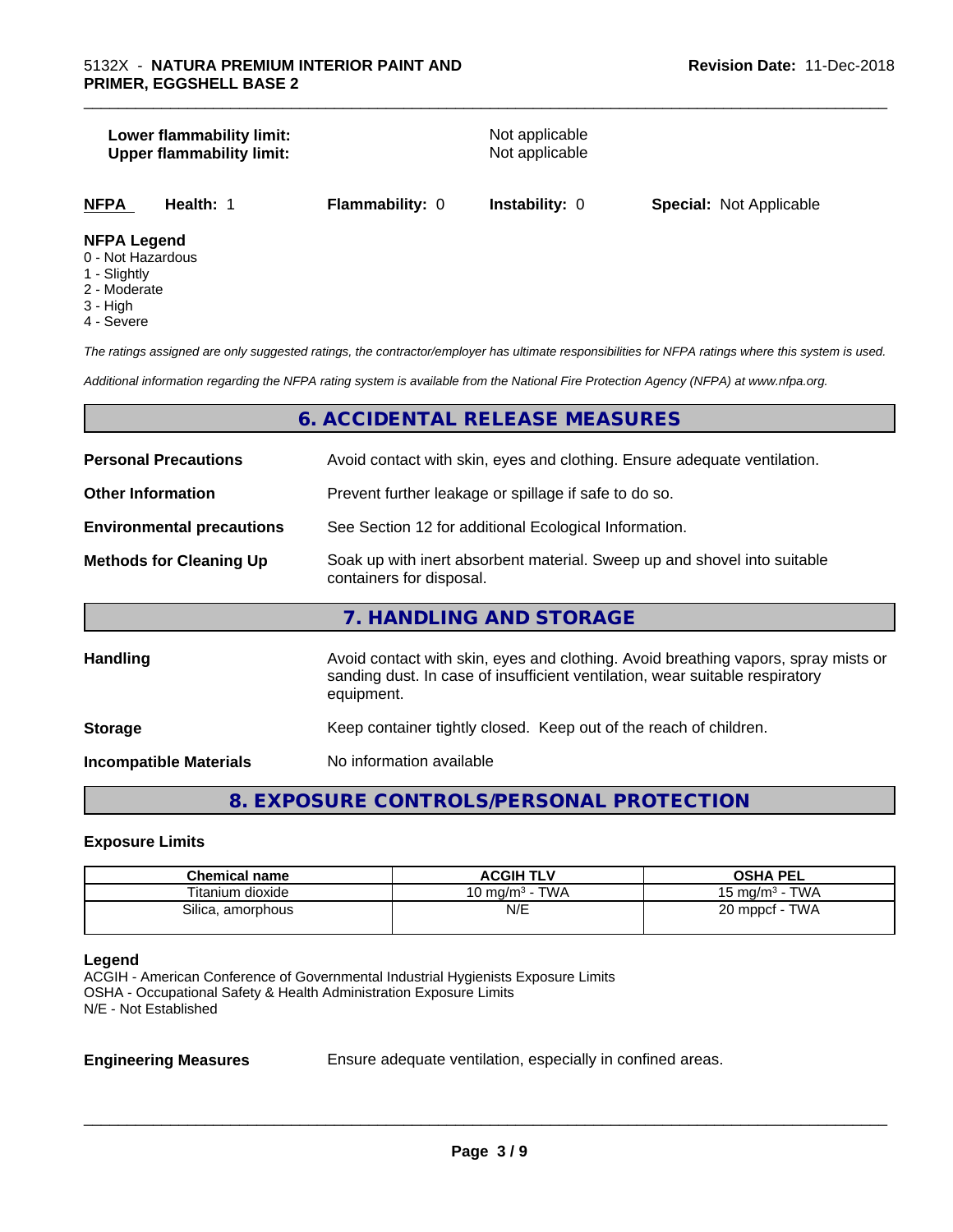| <b>Personal Protective Equipment</b> |                                                                                                                                     |
|--------------------------------------|-------------------------------------------------------------------------------------------------------------------------------------|
| <b>Eye/Face Protection</b>           | Safety glasses with side-shields.                                                                                                   |
| <b>Skin Protection</b>               | Protective gloves and impervious clothing.                                                                                          |
| <b>Respiratory Protection</b>        | In case of insufficient ventilation wear suitable respiratory equipment.                                                            |
| <b>Hygiene Measures</b>              | Avoid contact with skin, eyes and clothing. Remove and wash contaminated<br>clothing before re-use. Wash thoroughly after handling. |

#### **9. PHYSICAL AND CHEMICAL PROPERTIES**

**Appearance** liquid **Odor**<br> **Odor Threshold**<br> **Odor Threshold**<br> **CODOR**<br> **CODOR**<br> **CODOR**<br> **CODOR**<br> **CODOR**<br> **CODOR**<br> **CODOR**<br> **CODOR**<br> **CODOR**<br> **CODOR Density (Ibs/gal)** 10.1 - 10.2 **Specific Gravity** 1.21 - 1.23 **pH pH**  $\blacksquare$ **Viscosity (cps)** No information available **Solubility(ies)** No information available **Water solubility** No information available **Evaporation Rate No information available No information available Vapor pressure @20 °C (kPa)** No information available **Vapor density No information available No information available Wt.** % Solids 40 - 50 **Vol. % Solids** 30 - 40 **Wt. % Volatiles** 50 - 60 **Vol. % Volatiles** 60 - 70 **VOC Regulatory Limit (g/L)** 0 **Boiling Point (°F)** 212 **Boiling Point**  $(°C)$  100 **Freezing Point (°F)** 32 **Freezing Point (°C)** 0 **Flash Point (°F)**<br> **Flash Point (°C)**<br> **Flash Point (°C)**<br> **Point (°C)**<br> **Point (°C)**<br> **Point (°C)**<br> **Point (°C)**<br> **Point (°C) Flash Point (°C) Method** Not applicable **Flammability (solid, gas)** Not applicable **Upper flammability limit:** Not applicable **Lower flammability limit:** Not applicable **Autoignition Temperature (°F)** No information available **Autoignition Temperature (°C)**<br> **Decomposition Temperature (°F)** No information available **Decomposition Temperature (°F)** No information available<br> **Decomposition Temperature (°C)** No information available **Decomposition Temperature (°C) Partition coefficient Contract Community No information available** 

**No information available** 

\_\_\_\_\_\_\_\_\_\_\_\_\_\_\_\_\_\_\_\_\_\_\_\_\_\_\_\_\_\_\_\_\_\_\_\_\_\_\_\_\_\_\_\_\_\_\_\_\_\_\_\_\_\_\_\_\_\_\_\_\_\_\_\_\_\_\_\_\_\_\_\_\_\_\_\_\_\_\_\_\_\_\_\_\_\_\_\_\_\_\_\_\_

#### **10. STABILITY AND REACTIVITY**

| <b>Reactivity</b>             | Not Applicable                           |
|-------------------------------|------------------------------------------|
| <b>Chemical Stability</b>     | Stable under normal conditions.          |
| <b>Conditions to avoid</b>    | Prevent from freezing.                   |
| <b>Incompatible Materials</b> | No materials to be especially mentioned. |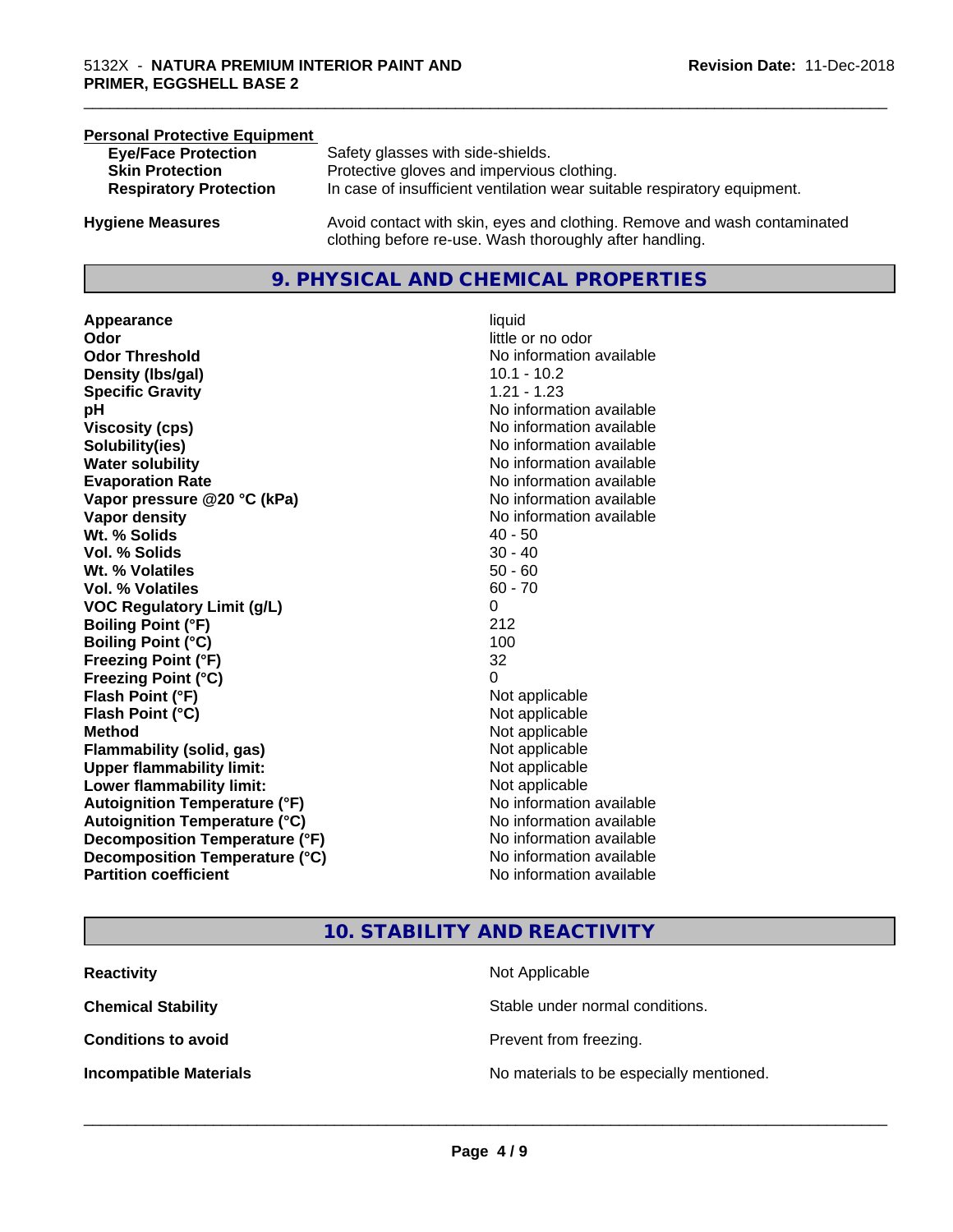| <b>Hazardous Decomposition Products</b>                                                                                                                                                                                                                                                                                                                                        | None under normal use.                                                                                                                                                                                                                                                                                                                                                                                                                                                                                     |
|--------------------------------------------------------------------------------------------------------------------------------------------------------------------------------------------------------------------------------------------------------------------------------------------------------------------------------------------------------------------------------|------------------------------------------------------------------------------------------------------------------------------------------------------------------------------------------------------------------------------------------------------------------------------------------------------------------------------------------------------------------------------------------------------------------------------------------------------------------------------------------------------------|
| <b>Possibility of hazardous reactions</b>                                                                                                                                                                                                                                                                                                                                      | None under normal conditions of use.                                                                                                                                                                                                                                                                                                                                                                                                                                                                       |
|                                                                                                                                                                                                                                                                                                                                                                                | 11. TOXICOLOGICAL INFORMATION                                                                                                                                                                                                                                                                                                                                                                                                                                                                              |
| <b>Product Information</b>                                                                                                                                                                                                                                                                                                                                                     |                                                                                                                                                                                                                                                                                                                                                                                                                                                                                                            |
| Information on likely routes of exposure                                                                                                                                                                                                                                                                                                                                       |                                                                                                                                                                                                                                                                                                                                                                                                                                                                                                            |
| <b>Principal Routes of Exposure</b>                                                                                                                                                                                                                                                                                                                                            | Eye contact, skin contact and inhalation.                                                                                                                                                                                                                                                                                                                                                                                                                                                                  |
| <b>Acute Toxicity</b>                                                                                                                                                                                                                                                                                                                                                          |                                                                                                                                                                                                                                                                                                                                                                                                                                                                                                            |
| <b>Product Information</b>                                                                                                                                                                                                                                                                                                                                                     | No information available                                                                                                                                                                                                                                                                                                                                                                                                                                                                                   |
|                                                                                                                                                                                                                                                                                                                                                                                | Symptoms related to the physical, chemical and toxicological characteristics                                                                                                                                                                                                                                                                                                                                                                                                                               |
| <b>Symptoms</b>                                                                                                                                                                                                                                                                                                                                                                | No information available                                                                                                                                                                                                                                                                                                                                                                                                                                                                                   |
|                                                                                                                                                                                                                                                                                                                                                                                | Delayed and immediate effects as well as chronic effects from short and long-term exposure                                                                                                                                                                                                                                                                                                                                                                                                                 |
| Eye contact<br><b>Skin contact</b><br><b>Inhalation</b><br>Ingestion<br><b>Sensitization</b><br><b>Neurological Effects</b><br><b>Mutagenic Effects</b><br><b>Reproductive Effects</b><br><b>Developmental Effects</b><br><b>Target organ effects</b><br><b>STOT - single exposure</b><br><b>STOT - repeated exposure</b><br>Other adverse effects<br><b>Aspiration Hazard</b> | May cause slight irritation.<br>Substance may cause slight skin irritation.<br>May cause irritation of respiratory tract.<br>Ingestion may cause gastrointestinal irritation, nausea, vomiting and diarrhea.<br>No information available<br>No information available.<br>No information available.<br>No information available.<br>No information available.<br>No information available.<br>No information available<br>No information available<br>No information available.<br>No information available |
| <b>Numerical measures of toxicity</b>                                                                                                                                                                                                                                                                                                                                          |                                                                                                                                                                                                                                                                                                                                                                                                                                                                                                            |
|                                                                                                                                                                                                                                                                                                                                                                                | The following values are calculated based on chapter 3.1 of the GHS document                                                                                                                                                                                                                                                                                                                                                                                                                               |
| <b>ATEmix (oral)</b><br><b>ATEmix (dermal)</b>                                                                                                                                                                                                                                                                                                                                 | 33178 mg/kg<br>140150 mg/kg                                                                                                                                                                                                                                                                                                                                                                                                                                                                                |
| <b>Component Information</b>                                                                                                                                                                                                                                                                                                                                                   |                                                                                                                                                                                                                                                                                                                                                                                                                                                                                                            |
|                                                                                                                                                                                                                                                                                                                                                                                |                                                                                                                                                                                                                                                                                                                                                                                                                                                                                                            |

| Chemical name                  | Oral LD50            | Dermal LD50           | Inhalation LC50        |
|--------------------------------|----------------------|-----------------------|------------------------|
| Titanium dioxide<br>13463-67-7 | > 10000 mg/kg (Rat)  | $\sim$                |                        |
| Kaolin, calcined<br>92704-41-1 | $>$ 2000 mg/kg (Rat) |                       |                        |
| Silica, amorphous<br>7631-86-9 | $>$ 5000 mg/kg (Rat) | > 2000 mg/kg (Rabbit) | $> 2.2$ mg/L (Rat) 1 h |

### **Carcinogenicity**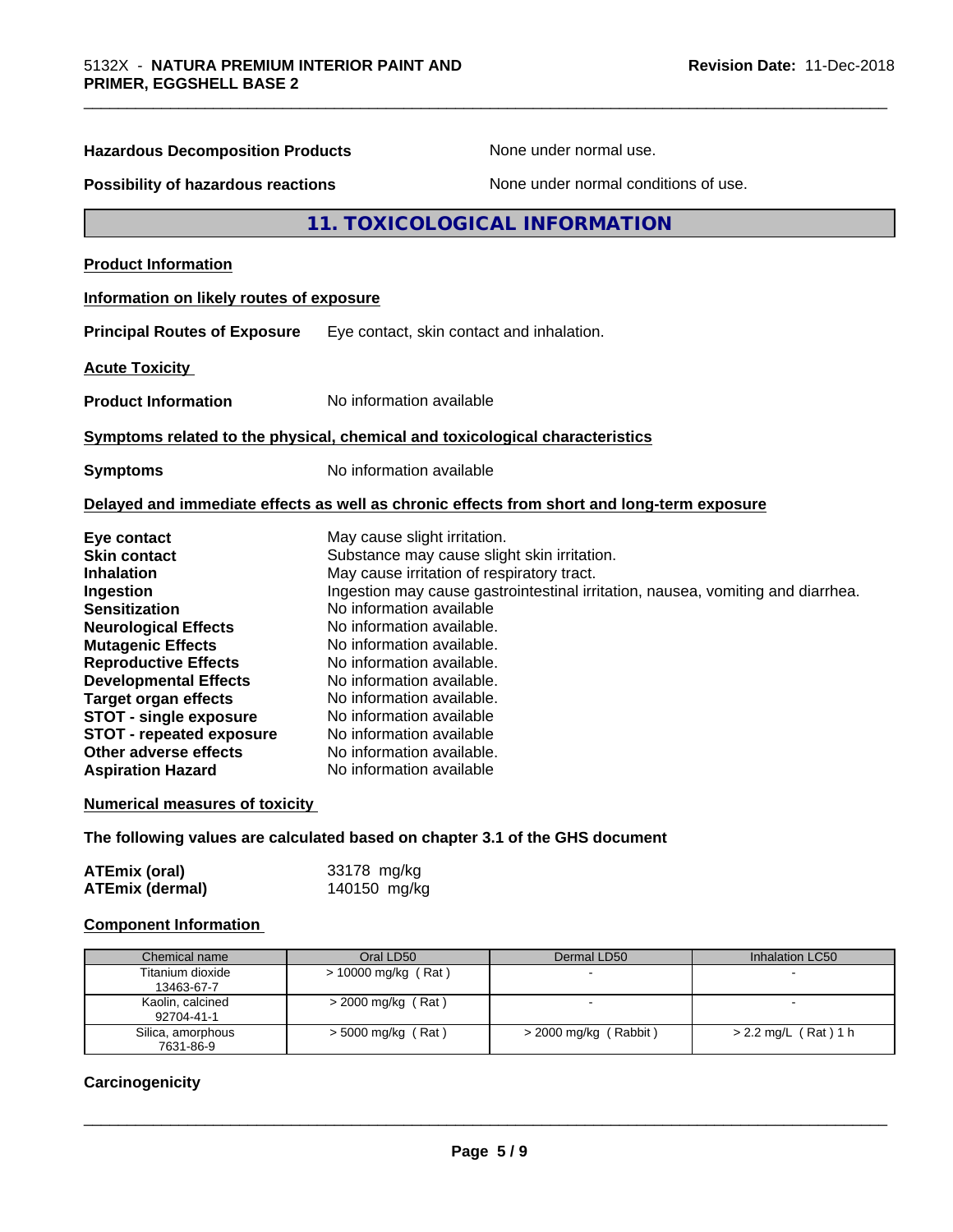*The information below indicateswhether each agency has listed any ingredient as a carcinogen:.*

| <b>Chemical</b><br>name  | <b>IARC</b>                    | <b>NTP</b> | <b>OSHA</b> |
|--------------------------|--------------------------------|------------|-------------|
|                          | . .<br>2B<br>Possible<br>Human |            | Listed<br>. |
| .<br>dioxide<br>⊺itanium | Carcinogen                     |            |             |

\_\_\_\_\_\_\_\_\_\_\_\_\_\_\_\_\_\_\_\_\_\_\_\_\_\_\_\_\_\_\_\_\_\_\_\_\_\_\_\_\_\_\_\_\_\_\_\_\_\_\_\_\_\_\_\_\_\_\_\_\_\_\_\_\_\_\_\_\_\_\_\_\_\_\_\_\_\_\_\_\_\_\_\_\_\_\_\_\_\_\_\_\_

• Although IARC has classified titanium dioxide as possibly carcinogenic to humans (2B), their summary concludes: "No significant exposure to titanium dioxide is thought to occur during the use of products in which titanium dioxide is bound to other materials, such as paint."

#### **Legend**

IARC - International Agency for Research on Cancer NTP - National Toxicity Program OSHA - Occupational Safety & Health Administration

**12. ECOLOGICAL INFORMATION**

#### **Ecotoxicity Effects**

The environmental impact of this product has not been fully investigated.

#### **Product Information**

#### **Acute Toxicity to Fish**

No information available

#### **Acute Toxicity to Aquatic Invertebrates**

No information available

#### **Acute Toxicity to Aquatic Plants**

No information available

#### **Persistence / Degradability**

No information available.

#### **Bioaccumulation**

No information available.

#### **Mobility in Environmental Media**

No information available.

#### **Ozone**

No information available

#### **Component Information**

#### **Acute Toxicity to Fish**

Titanium dioxide  $LC50:$  > 1000 mg/L (Fathead Minnow - 96 hr.)

#### **Acute Toxicity to Aquatic Invertebrates**

No information available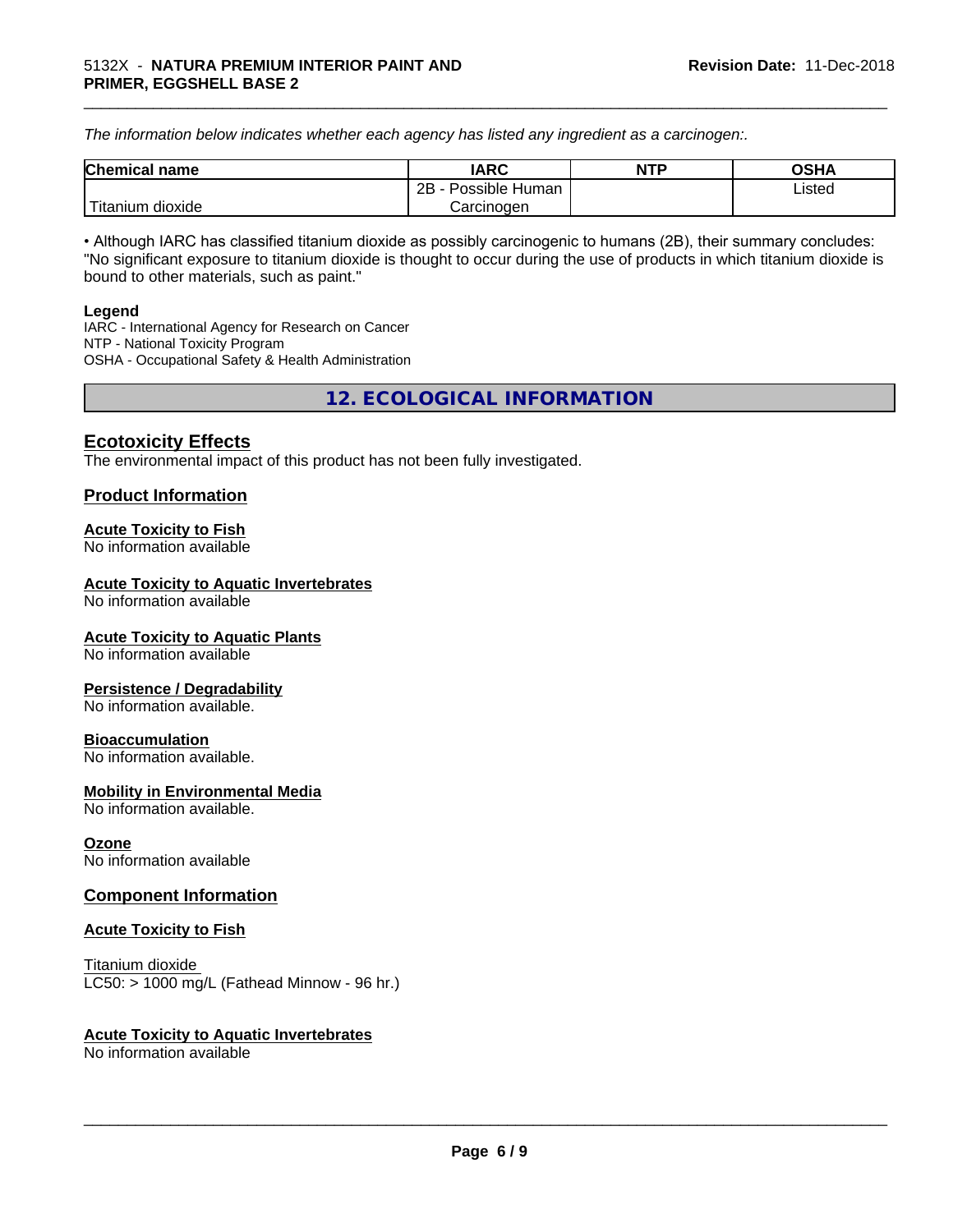#### **Acute Toxicity to Aquatic Plants**

No information available

|                              | 13. DISPOSAL CONSIDERATIONS                                                                                                                                                                                               |
|------------------------------|---------------------------------------------------------------------------------------------------------------------------------------------------------------------------------------------------------------------------|
| <b>Waste Disposal Method</b> | Dispose of in accordance with federal, state, and local regulations. Local<br>requirements may vary, consult your sanitation department or state-designated<br>environmental protection agency for more disposal options. |
|                              | 14. TRANSPORT INFORMATION                                                                                                                                                                                                 |
| <b>DOT</b>                   | Not regulated                                                                                                                                                                                                             |
| <b>ICAO/IATA</b>             | Not regulated                                                                                                                                                                                                             |
| <b>IMDG/IMO</b>              | Not regulated                                                                                                                                                                                                             |
|                              | 15. REGULATORY INFORMATION                                                                                                                                                                                                |

\_\_\_\_\_\_\_\_\_\_\_\_\_\_\_\_\_\_\_\_\_\_\_\_\_\_\_\_\_\_\_\_\_\_\_\_\_\_\_\_\_\_\_\_\_\_\_\_\_\_\_\_\_\_\_\_\_\_\_\_\_\_\_\_\_\_\_\_\_\_\_\_\_\_\_\_\_\_\_\_\_\_\_\_\_\_\_\_\_\_\_\_\_

### **International Inventories**

| <b>TSCA: United States</b> | Yes - All components are listed or exempt. |
|----------------------------|--------------------------------------------|
| <b>DSL: Canada</b>         | Yes - All components are listed or exempt. |

#### **Federal Regulations**

| SARA 311/312 hazardous categorization |    |  |
|---------------------------------------|----|--|
| Acute health hazard                   | Nο |  |
| Chronic Health Hazard                 | Nο |  |
| Fire hazard                           | Nο |  |
| Sudden release of pressure hazard     | N٥ |  |

**Reactive Hazard** No. 2006. All the Mondon No. 2014

#### **SARA 313**

Section 313 of Title III of the Superfund Amendments and Reauthorization Act of 1986 (SARA). This product contains a chemical or chemicals which are subject to the reporting requirements of the Act and Title 40 of the Code of Federal Regulations, Part 372:

*None*

**Clean Air Act,Section 112 Hazardous Air Pollutants (HAPs) (see 40 CFR 61)**

This product contains the following HAPs:

*None*

#### **US State Regulations**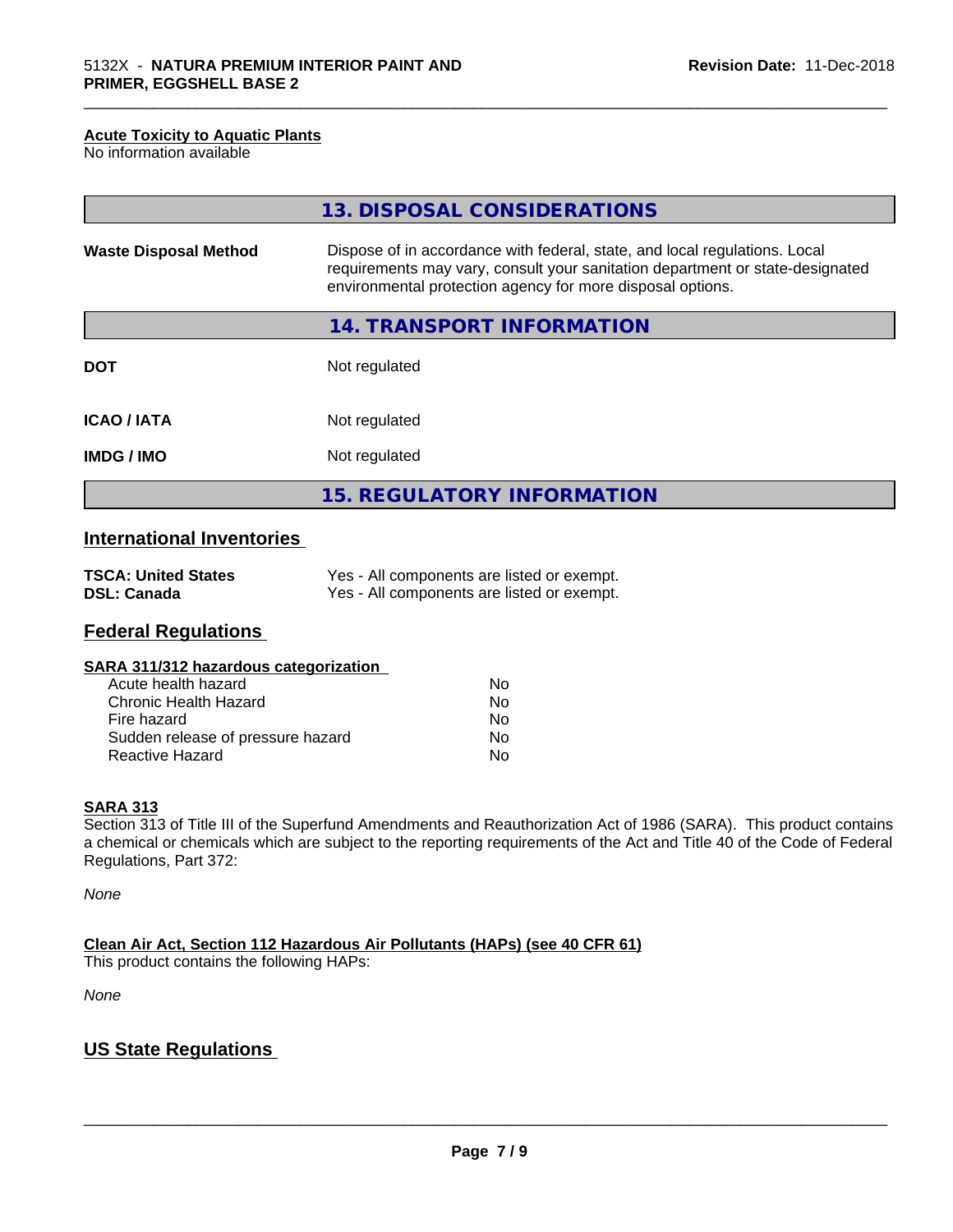#### **State Right-to-Know**

| <b>Chemical name</b>           | <br>MЭ<br>saunuscus | <b>Jerse</b> v<br>Nev <b>N</b> | Pennsylvania |
|--------------------------------|---------------------|--------------------------------|--------------|
| ÷.<br><br>l itanium<br>dioxide |                     |                                |              |
| ~…<br>Silica<br>amorphous      |                     |                                |              |

#### **Legend**

X - Listed

#### **16. OTHER INFORMATION**

| HMIS | <b>Health: 1</b> | <b>Flammability: 0</b> | <b>Reactivity: 0</b> | $PPE: -$ |
|------|------------------|------------------------|----------------------|----------|

\_\_\_\_\_\_\_\_\_\_\_\_\_\_\_\_\_\_\_\_\_\_\_\_\_\_\_\_\_\_\_\_\_\_\_\_\_\_\_\_\_\_\_\_\_\_\_\_\_\_\_\_\_\_\_\_\_\_\_\_\_\_\_\_\_\_\_\_\_\_\_\_\_\_\_\_\_\_\_\_\_\_\_\_\_\_\_\_\_\_\_\_\_

#### **HMIS Legend**

- 0 Minimal Hazard
- 1 Slight Hazard
- 2 Moderate Hazard
- 3 Serious Hazard
- 4 Severe Hazard
- <sup>\*</sup> Chronic Hazard
- X Consult your supervisor or S.O.P. for "Special" handling instructions.

*Note: The PPE rating has intentionally been left blank. Choose appropriate PPE that will protect employees from the hazards the material will present under the actual normal conditions of use.*

*Caution: HMISÒ ratings are based on a 0-4 rating scale, with 0 representing minimal hazards or risks, and 4 representing significant hazards or risks. Although HMISÒ ratings are not required on MSDSs under 29 CFR 1910.1200, the preparer, has chosen to provide them. HMISÒ ratings are to be used only in conjunction with a fully implemented HMISÒ program by workers who have received appropriate HMISÒ training. HMISÒ is a registered trade and service mark of the NPCA. HMISÒ materials may be purchased exclusively from J. J. Keller (800) 327-6868.*

 **WARNING!** If you scrape, sand, or remove old paint, you may release lead dust. LEAD IS TOXIC. EXPOSURE TO LEAD DUST CAN CAUSE SERIOUS ILLNESS, SUCH AS BRAIN DAMAGE, ESPECIALLY IN CHILDREN. PREGNANT WOMEN SHOULD ALSO AVOID EXPOSURE.Wear a NIOSH approved respirator to control lead exposure. Clean up carefully with a HEPA vacuum and a wet mop. Before you start, find out how to protect yourself and your family by contacting the National Lead Information Hotline at 1-800-424-LEAD or log on to www.epa.gov/lead.

| <b>Prepared By</b>                               | <b>Product Stewardship Department</b><br>Benjamin Moore & Co.<br>101 Paragon Drive<br>Montvale, NJ 07645<br>800-225-5554 |  |
|--------------------------------------------------|--------------------------------------------------------------------------------------------------------------------------|--|
| <b>Revision Date:</b><br><b>Revision Summary</b> | 11-Dec-2018<br>Not available                                                                                             |  |

#### Disclaimer

The information contained herein is presented in good faith and believed to be accurate as of the effective date shown above. This information is furnished without warranty of any kind. Employers should use this information only as a **supplement to other information gathered by them and must make independent determination of suitability and** completeness of information from all sources to assure proper use of these materials and the safety and health of employees. Any use of this data and information must be determined by the user to be in accordance with applicable **federal, provincial, and local laws and regulations.**